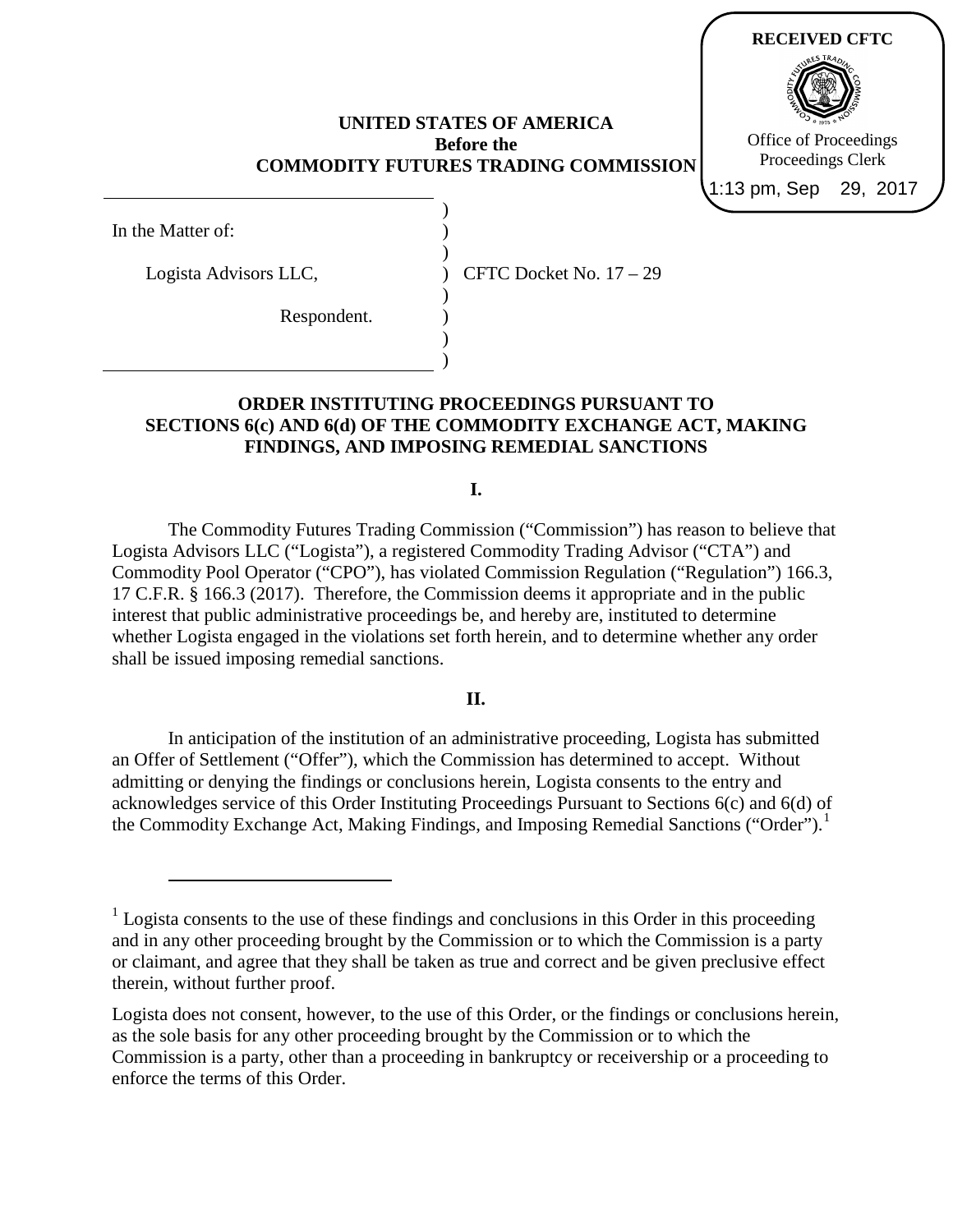The Commission finds the following:

# A. **Summary**

From approximately September 2013 through October 2014 (the "Relevant Period"), Logista failed to diligently supervise the handling by its employees and officers of commodity interest accounts and other activities relating to Logista's business as a Commission registrant, in violation of Regulation 166.3, 17 C.F.R. § 166.3 (2017). In particular, the Logista employee who was primarily responsible for Logista's crude oil futures trading from approximately September 2013 through September 2014 was given inadequate training, direction, and supervision, which resulted in the employee, in his trading on a foreign futures exchange, repeatedly engaging in the disruptive trading practice commonly known as "spoofing," i.e., bidding or offering with the intent to cancel his bid or offer before execution. After the trader's misconduct was detected by the exchange's compliance department, Logista failed to satisfy its obligation to supervise an appropriate investigation that would enable Logista to provide accurate responses to the exchange's inquiries.

# B. **Respondent**

**Logista Advisors LLC** ("Logista") is a Delaware limited liability company, with its place of business in Houston, Texas. Logista is a crude-oil-trading firm that manages one commodity pool. Logista actively trades in the crude oil futures markets principally to hedge the risks from its options portfolio. Logista has been registered with the Commission as a CTA and CPO since December 12, 2012.

# C. **Facts**

 $\overline{a}$ 

Throughout August 2014, Logista, operating from its offices in Houston, traded futures through a registered futures commission merchant ("FCM") based in New York City. The FCM provided Logista with direct market access to futures exchanges through an electronic trading platform, and Logista used this access to trade heavily on both domestic and foreign exchanges. On several trading dates in August 2014, a Logista employee, while trading a crude oil futures spread contract (the "arb" contract) on behalf of the commodity pool managed by Logista, engaged in the disruptive trading practice commonly known as "spoofing," i.e., bidding or offering with the intent to cancel the bid or offer before execution.

Trading the arb contract throughout August 2014 on a foreign futures exchange, Logista's employee repeatedly entered large orders into the market (100 lots or more) opposite smaller orders (generally between 1 and 10 lots). By deceptively placing orders that he intended to cancel, the trader intentionally or recklessly gave the false impression of significant market

Logista does not consent to the use of the Offer or this Order, or the findings or conclusions in this Order, by any other party in any other proceeding.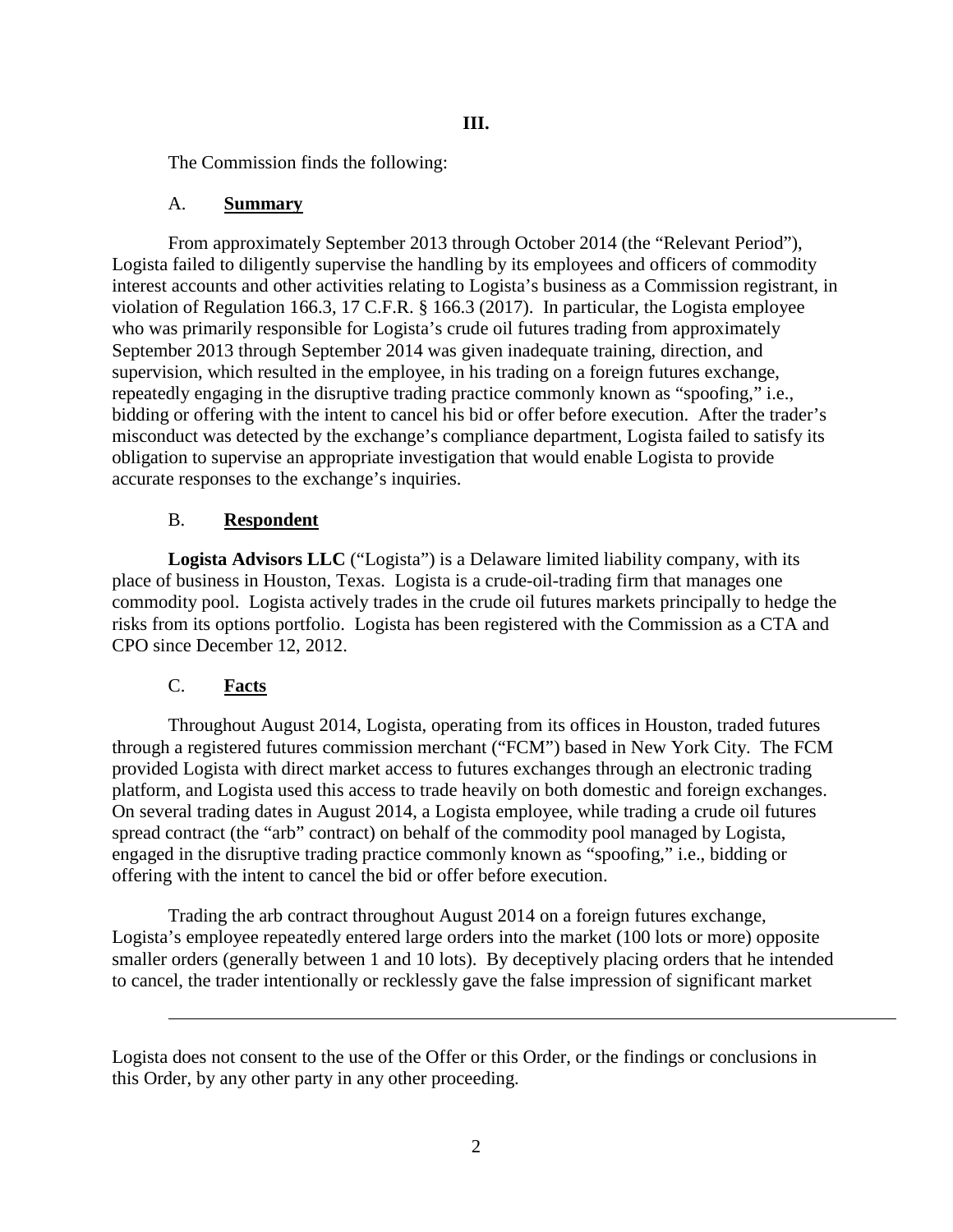depth on one side of the order book in a manner that would benefit Logista's smaller orders on the other side of the book. Within seconds or fractions of a second, the trader would cancel his large arb orders, often immediately after being filled on the smaller orders on the other side of the book. Logista's trader engaged in this scheme on at least fifteen trading days in August 2014, during which time he manually entered all orders and cancellations. For example, on August 22, 2014, Logista's trader placed 100-lot buy or sell orders in the arb contract on fiftyfive occasions—forty-nine times in the October 2014 contract and six times in the December 2014 contract. The trader cancelled every one of these 100-lot orders before any portion of the orders could be filled. Forty-two of his forty-nine October 2014 orders and all six of his December 2014 orders were canceled within 1.5 seconds of being placed. In the case of twentytwo of the 100-lot orders in the October 2014 contract and two of the 100-lot orders in the December 2014 contract, one or more of the trader's smaller orders were filled on the opposite side of his 100-lot order between when he placed the order and when he canceled it.

Throughout the Relevant Period, Logista lacked any procedures for the detection and deterrence of disruptive trading by its agents. The Logista trader who engaged in this conduct received no training at Logista concerning improper trading. Logista lacked any written policies or procedures providing direction for its traders in implementing the firm's trading strategies, let alone policies or procedures to avoid disruptive trading. Logista's officers who were responsible for supervising the firm's trading were unaware of the August 2014 arb spoofing, including the Logista executive who directly supervised the trader, despite the fact that the executive worked at a desk next to the trader and that all of Logista's futures trading was done exclusively by the trader and the executive.

Moreover, when the foreign exchange's compliance department was alerted to Logista's abnormal trading in the arb contract and subsequently contacted Logista's FCM to inquire about the firm's August 22, 2014 trading, Logista failed to supervise its personnel diligently to ensure that they provided the FCM with a proper response to the exchange's questions. The Logista executive who supervised the trader—and who also communicated the firm's responses to the FCM—did not examine Logista's arb trading for the date in question, even after the exchange provided specific examples of the spoofing conduct, and did not even ask the trader for an explanation of the conduct. Indeed, no one at Logista ever informed the trader that his conduct was being questioned by the exchange. Instead of conducting a good-faith inquiry into the trader's conduct, over a period of several weeks Logista personnel provided its FCM and the exchange with a succession of inaccurate explanations for the trading at issue, and failed to detect the trader's misconduct even after Logista had been contacted by the exchange.

In accepting Logista's Offer, the Commission recognizes Logista's assistance to the Commission's Division of Enforcement during its investigation of this matter.

### **IV.**

### **LEGAL DISCUSSION**

Regulation 166.3, 17 C.F.R. § 166.3 (2017), requires that every Commission registrant (except associated persons who have no supervisory duties) diligently supervise the handling by its partners, employees, and agents of all of its commodity interest accounts and activities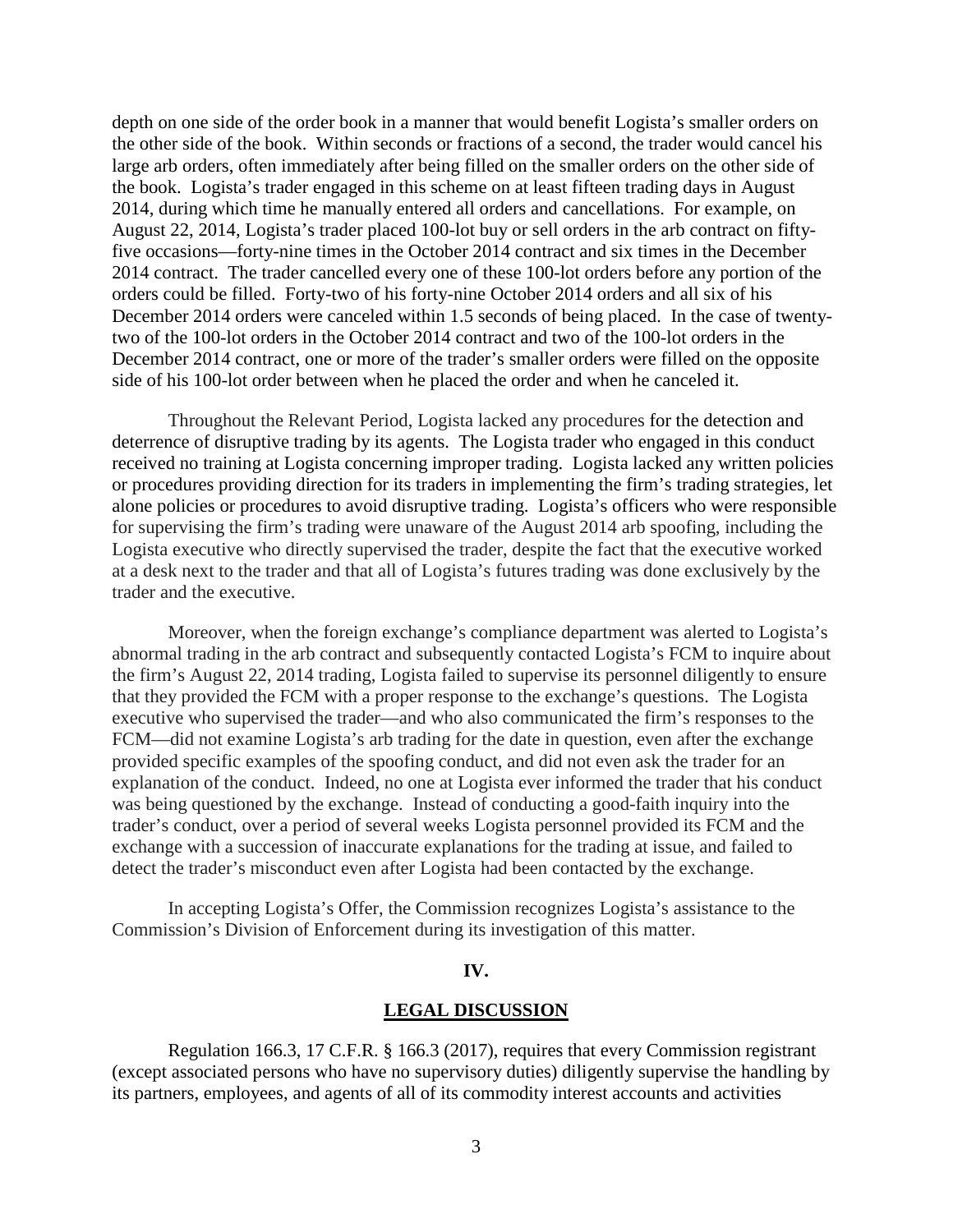relating to its business as a registrant.

Regulation 166.3 imposes upon registrants an affirmative duty to supervise their employees and agents diligently by establishing, implementing and executing an adequate supervisory structure and compliance program. *See In re Vision Fin. Mkts. LLC*, CFTC No. 13- 36, 2013 WL 5376144, at \*2 (Sept. 24, 2013) (consent order); *CFTC v. Carnegie Trading Grp., Ltd.*, 450 F. Supp. 2d 788, 805 (N.D. Ohio 2006). For a registrant to fulfill its duties under Regulation 166.3, it must both design an adequate program of supervision and ensure that the program is followed. *See In re GNP Commodities, Inc.*, CFTC No. 89-1, 1992 WL 201158, at \*19 (Aug. 11, 1992), *aff'd sub nom. Monieson v. CFTC*, 996 F.2d 852 (7th Cir. 1993). A violation under Regulation 166.3 is an independent violation for which no underlying violation is necessary. *See CFTC v. Trinity Fin. Grp., Inc.*, No. 92-6832-CIV, 1997 WL 820970, at \*29 n.6 (S.D. Fla. Sept. 29, 1997), *aff'd in relevant part, vacated in part and remanded sub nom. CFTC v. Sidoti*, 178 F.3d 1132 (11th Cir. 1999). Consequently, a violation of Regulation 166.3 is demonstrated by showing that either: (1) the registrant's supervisory system was generally inadequate, or (2) the registrant failed to perform its supervisory duties diligently. *See In re Forex Capital Mkts. LLC*, No. 12-01, 2011 WL 4689390, at \*3 (Oct. 3, 2011) (consent order); *see also Trinity Fin. Grp., Inc.*, 1997 WL 820970, at \*29 (finding Regulation 166.3 liability where registrants' purported "measures to deter and detect" wrongdoing were "illusory," registrants "failed to establish and maintain meaningful procedures for detecting and deterring" misconduct, and registrants "failed to take reasonable steps to correct" problems of which they were aware).

By the conduct described above, Logista both employed an inadequate supervisory system and failed to perform its supervisory duties diligently, in violation of Regulation 166.3. First, Logista did not have in place an adequate supervisory system sufficient to detect or prevent its traders from engaging in disruptive trading practices with regard to crude oil futures trading. Second, Logista failed to perform its supervisory duties diligently to detect its trader's misconduct in trading the arb contract, even after Logista was informed of the exchange's concerns with that trading. Third, Logista lacked an adequate supervisory system sufficient to ensure that Logista personnel provided an appropriate response to inquiries from the exchange and from Logista's FCM. For these reasons, Logista failed to diligently supervise the handling by its employees and officers of commodity interest accounts and other activities relating to Logista's business as a Commission registrant, in violation of Regulation 166.3.

#### **V.**

### **FINDINGS OF VIOLATIONS**

Based on the foregoing, the Commission finds that Logista violated Regulation 166.3, 17 C.F.R. § 166.3 (2017).

#### **VI.**

#### **OFFER OF SETTLEMENT**

Logista, without admitting or denying the findings or conclusions herein, has submitted the Offer in which it: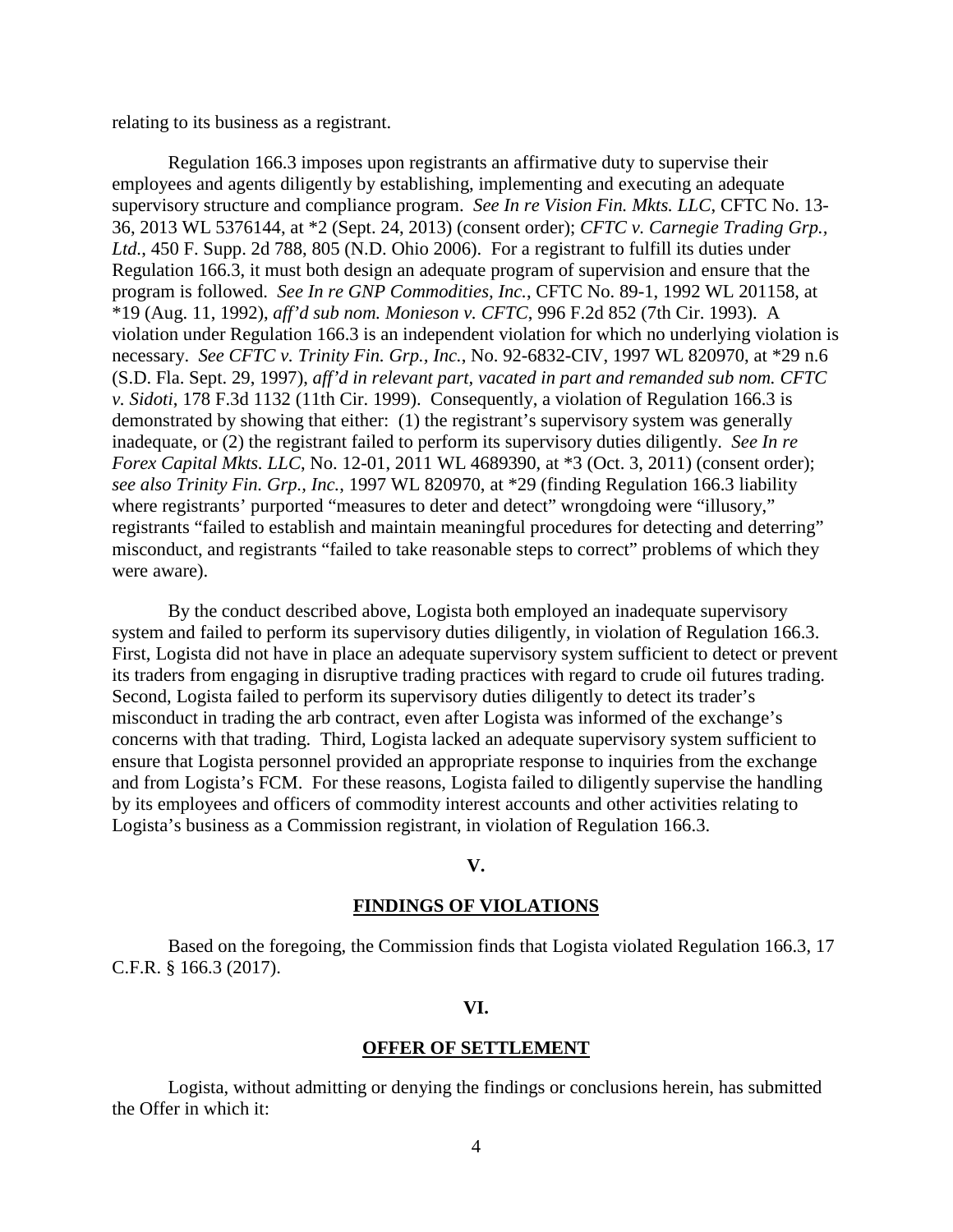- A. Acknowledges receipt of service of this Order;
- B. Admits the jurisdiction of the Commission with respect to this Order only and for any action or proceeding brought or authorized by the Commission based on violation of or enforcement of this Order;
- C. Waives:
	- 1. the filing and service of a complaint and notice of hearing;
	- 2. a hearing;
	- 3. all post-hearing procedures;
	- 4. judicial review by any court;
	- 5. any and all objections to the participation by any member of the Commission's staff in the Commission's consideration of the Offer;
	- 6. any and all claims that it may possess under the Equal Access to Justice Act, 5 U.S.C. § 504 (2012) and 28 U.S.C. § 2412 (2012), and/or the rules promulgated by the Commission in conformity therewith, Part 148 of the Commission's Regulations, 17 C.F.R. §§ 148.1-30 (2017), relating to, or arising from, this proceeding;
	- 7. any and all claims that it may possess under the Small Business Regulatory Enforcement Fairness Act of 1996, Pub. L. No. 104-121, §§ 201-253, 110 Stat. 847, 857-868, as amended by Pub. L. No. 110-28, § 8302, 121 Stat. 112, 204-205, relating to, or arising from, this proceeding; and
	- 8. any claims of Double Jeopardy based on the institution of this proceeding or the entry in this proceeding of any order imposing a civil monetary penalty or any other relief;
- D. Stipulates that the record basis on which this Order is entered shall consist solely of the findings contained in this Order to which Logista has consented in the Offer; and
- E. Consents, solely on the basis of the Offer, to the Commission's entry of this Order that:
	- 1. makes findings by the Commission that Logista violated Regulation 166.3, 17 C.F.R. § 166.3 (2017);
	- 2. orders Logista to cease and desist from violating Regulation 166.3;
	- 3. orders Logista to pay a civil monetary penalty in the amount of two hundred fifty thousand dollars (\$250,000), plus post-judgment interest, within ten (10) days of the date of entry of this Order; and
	- 4. orders Logista and its successors and assigns to comply with the conditions and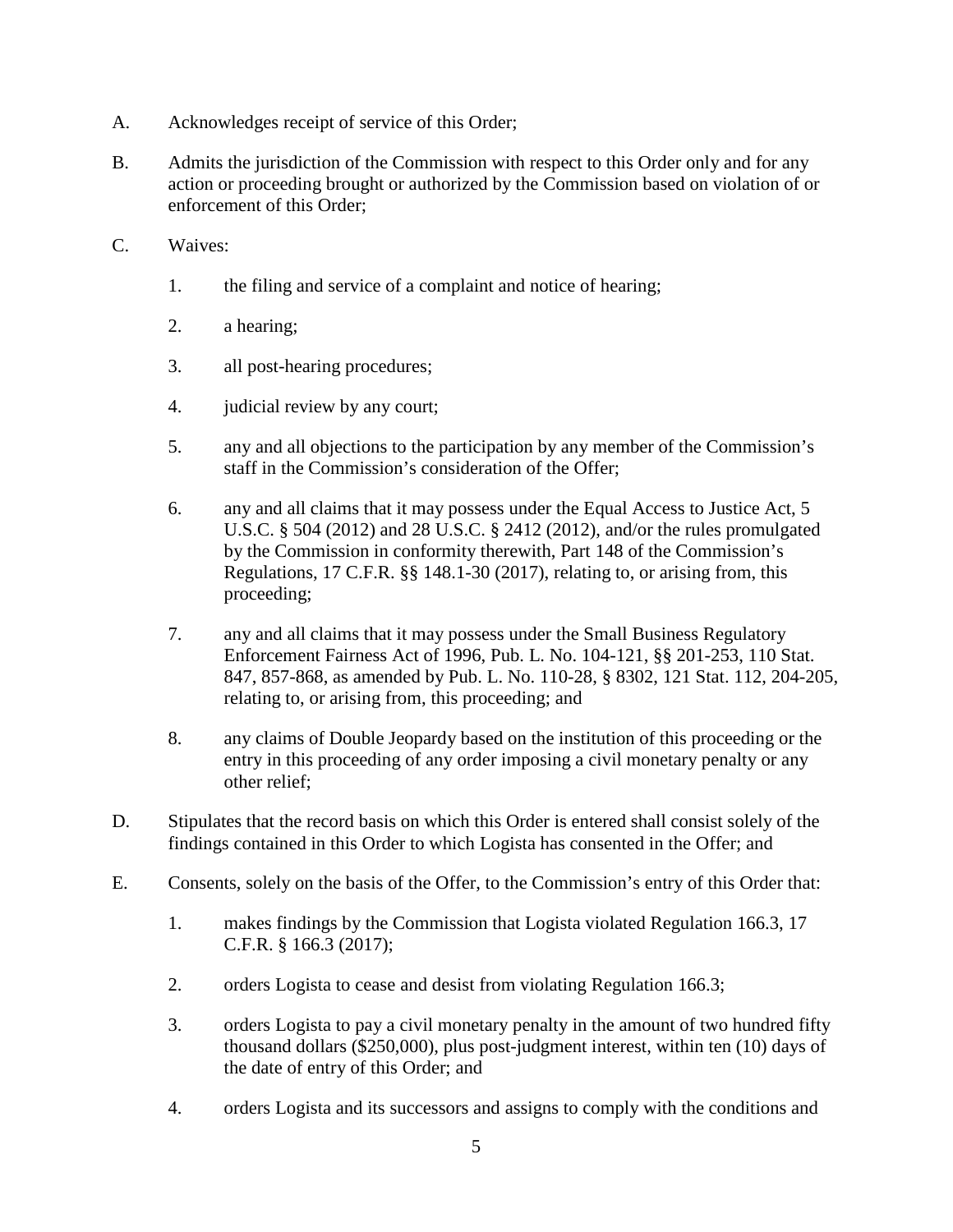undertakings consented to in the Offer and as set forth in Part VII of this Order.

Upon consideration, the Commission has determined to accept the Offer.

## **VII.**

### **ORDER**

## **Accordingly, IT IS HEREBY ORDERED THAT:**

- A. Logista shall cease and desist from violating Regulation 166.3, 17 C.F.R. § 166.3 (2017).
- B. Logista shall pay a civil monetary penalty of two hundred fifty thousand dollars (\$250,000), within ten (10) days of the date of entry of this Order (the "CMP Obligation"). If the CMP Obligation is not paid in full within ten (10) days of the date of entry of this Order, then post-judgment interest shall accrue on the CMP Obligation beginning on the date of entry of this Order and shall be determined by using the Treasury Bill rate prevailing on the date of entry of this Order pursuant to 28 U.S.C. § 1961 (2012). Logista shall pay the CMP Obligation by electronic funds transfer, U.S. postal money order, certified check, bank cashier's check, or bank money order. If payment is to be made other than by electronic funds transfer, then the payment shall be made payable to the Commodity Futures Trading Commission and sent to the address below:

Commodity Futures Trading Commission Division of Enforcement ATTN: Accounts Receivables DOT/FAA/MMAC/AMZ-341 CFTC/CPSC/SEC 6500 S. MacArthur Blvd. Oklahoma City, OK 73169 Telephone: (405) 954-7262 nikki.gibson@faa.gov

If payment is to be made by electronic funds transfer, Logista shall contact Nikki Gibson or her successor at the above address to receive payment instructions and shall fully comply with those instructions. Logista shall accompany payment of the CMP Obligation with a cover letter that identifies the name and docket number of this proceeding. Logista shall simultaneously transmit copies of the cover letter and the form of payment to the Chief Financial Officer, Commodity Futures Trading Commission, Three Lafayette Centre, 1155 21st Street, NW, Washington, D.C. 20581.

C. Logista agrees that neither it nor any of its successors and assigns, agents, or employees under its authority or control shall take any action or make any public statement denying, directly or indirectly, any findings or conclusions in this Order or creating, or tending to create, the impression that this Order is without a factual basis; provided, however, that nothing in this provision shall affect Logista's (i) testimonial obligations, or (ii) right to take positions in other proceedings to which the Commission is not a party. Logista and